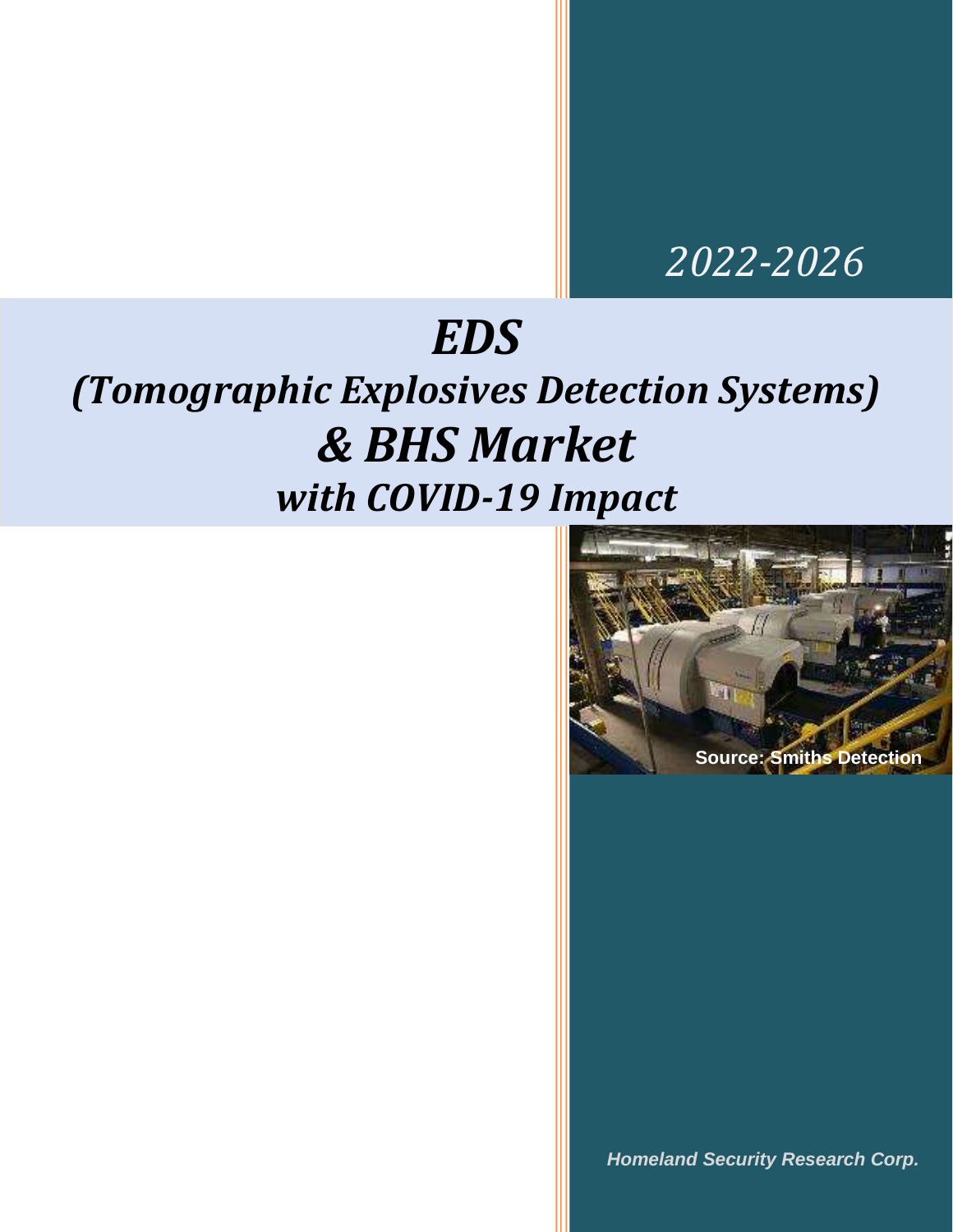# *EDS*

# *(Tomographic Explosives Detection Systems) & BHS Market*

## *- 2022-2026 – with COVID-19 Impact*

## *Vol.1*

*[Homeland Security Research Corp. \(HSRC\)](http://www.homelandsecurityresearch.com/) is an international market and technology research firm specializing in Homeland Security (HLS) & Public Safety Industry. HSRC provides premium market off-the-shelf and custom reports on present and emerging technologies and industry expertise, enabling global clients to gain time-critical insight into business opportunities. HSRC's clients include the E.U., NATO, U.S. Congress, DHS, U.S. Army, U.S. Navy, DOD, DOT, and U.S. Congress GAO, among others; as well as Counter-terror & Public Safety government agencies in Japan, Korea, Taiwan, Israel, Canada, UK, Germany, Australia, Sweden, Finland, Singapore. With over 1150 private sector clients 75% (repeat customers), including major defense and security vendors, and Fortune 2000 companies, HSRC earned the reputation as the industry Gold Standard for Homeland Security & Public Safety market reports.* 

> *Washington D.C. 20004, 601 Pennsylvania Ave., NW Suite 900, Tel: 202-455-0966, [info@hsrc.biz,](mailto:info@hsrc.biz) [www.homelandsecurityresearch.com](http://www.homelandsecurityresearch.com/)*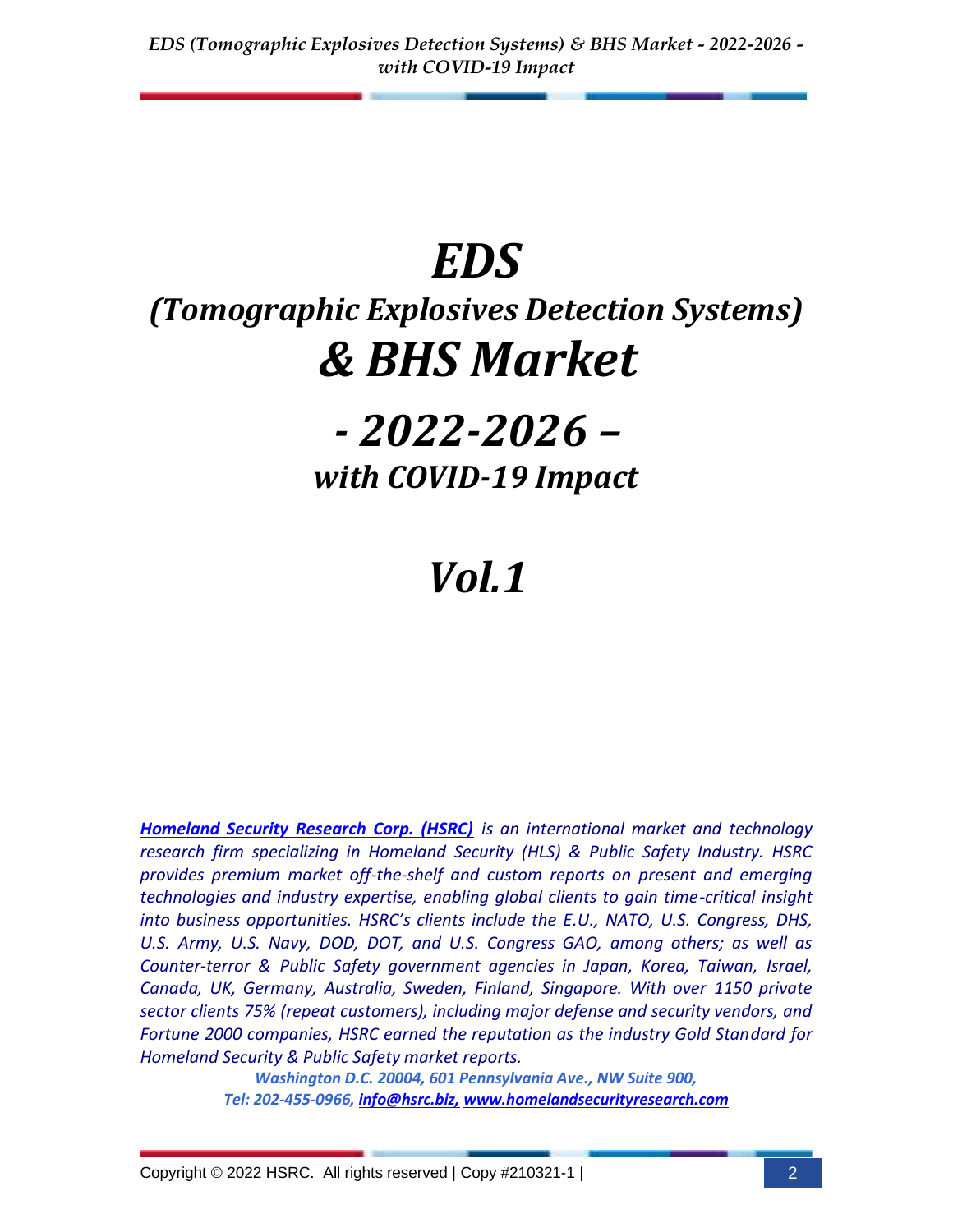#### **Table of Contents**

| 1            | 1.1<br>1.2<br>1.3<br>1.4<br>1.5<br>1.5.1<br>1.5.2<br>1.5.3<br>1.5.4                                                       | Global EDS & Security Related BHS Market - 2019-2026  21                                                                                 |  |
|--------------|---------------------------------------------------------------------------------------------------------------------------|------------------------------------------------------------------------------------------------------------------------------------------|--|
| $\mathbf{2}$ |                                                                                                                           | Post Coronavirus Pandemic Global Security Concerns  26                                                                                   |  |
| 3            | 3.1<br>3.2<br>3.2.1<br>3.2.2<br>3.2.3<br>3.2.4<br>3.2.5<br>3.2.6<br>3.2.7<br>3.2.8<br>3.2.9<br>3.2.10<br>3.2.11<br>3.2.12 |                                                                                                                                          |  |
| 4            |                                                                                                                           |                                                                                                                                          |  |
| 5            |                                                                                                                           |                                                                                                                                          |  |
| 6            | 6.1<br>6.2<br>6.3<br>6.4                                                                                                  |                                                                                                                                          |  |
| 7            |                                                                                                                           | <b>Competitive Analysis: EDS &amp; BHS Market Barriers to New</b><br><b>Entry, Supplier Power, Buyer Power, Barriers to Substitution</b> |  |
| 8            | 8.1<br>8.2<br>8.3                                                                                                         |                                                                                                                                          |  |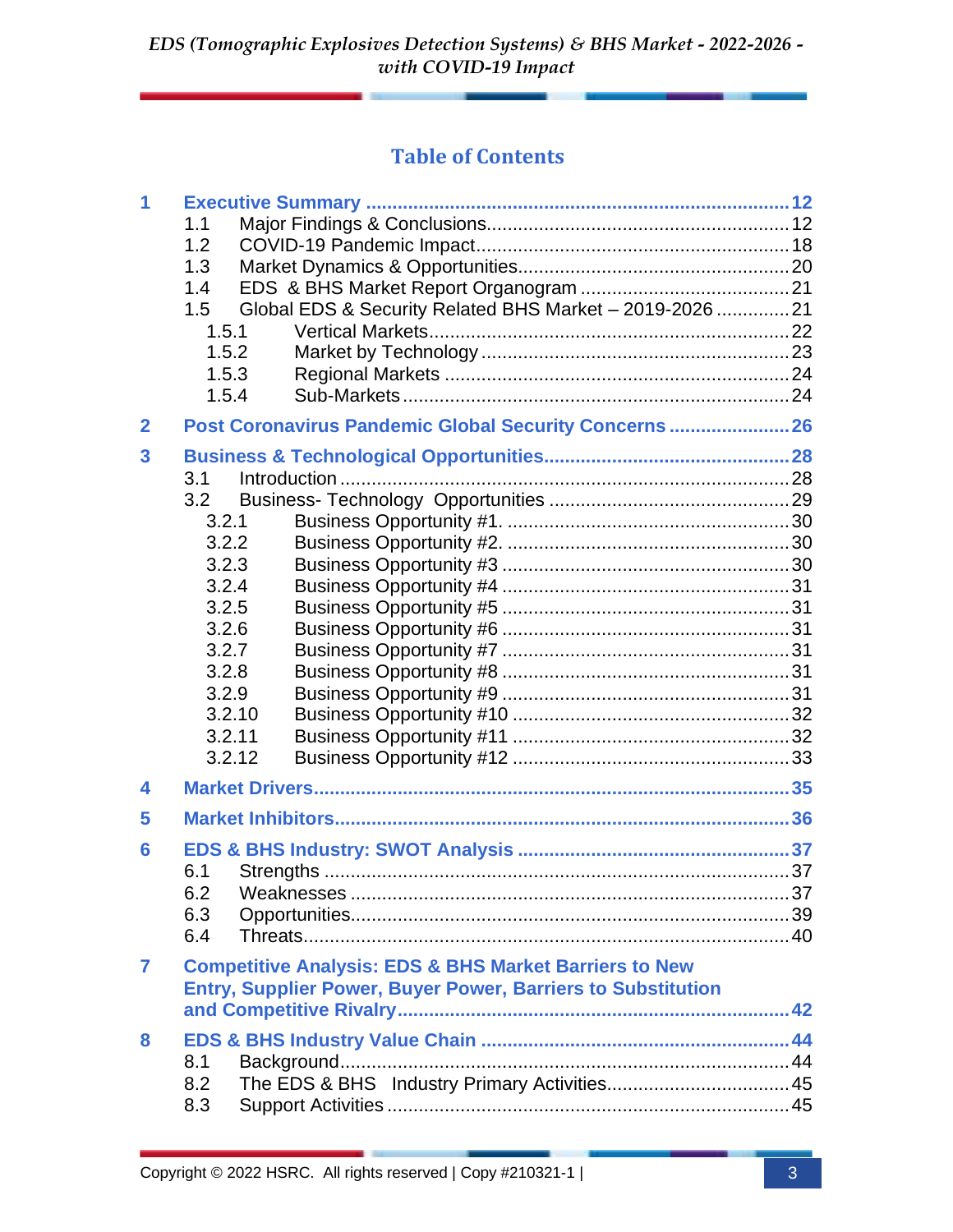| 9  |      |                                                                    |    |  |
|----|------|--------------------------------------------------------------------|----|--|
|    |      |                                                                    |    |  |
| 10 |      | Global EDS & Security Related BHS Vertical Markets  47             |    |  |
|    |      | 10.1 EDS & Security Related BHS Vertical Markets Size-2019-        |    |  |
|    |      |                                                                    |    |  |
|    | 10.2 | EDS & Security Related BHS Vertical Market Dynamics -              |    |  |
|    |      |                                                                    |    |  |
|    | 10.3 |                                                                    |    |  |
| 11 |      | <b>Aviation Security EDS &amp; Security Related BHS Market -</b>   |    |  |
|    |      |                                                                    |    |  |
|    | 11.1 |                                                                    |    |  |
|    | 11.2 |                                                                    |    |  |
|    | 11.3 | Airports Passengers & Baggage Screening Statistics by 42           |    |  |
|    |      |                                                                    |    |  |
|    |      | EDS based Screening Systems Deployment Strategy59<br>11.4.1        |    |  |
|    |      | Coherent X-ray Scatter Based Multi-Level Screening 62<br>11.4.2    |    |  |
|    |      | Checked Luggage Covert Testing Procedures 62<br>11.4.3             |    |  |
|    |      |                                                                    |    |  |
|    | 11.6 | Aviation Security EDS & Security Related BHS Market                |    |  |
|    |      |                                                                    |    |  |
|    | 11.7 |                                                                    |    |  |
| 12 |      | <b>Ports, Land Transportation &amp; Borders EDS &amp; Security</b> |    |  |
|    |      |                                                                    |    |  |
|    | 12.1 |                                                                    |    |  |
|    | 12.2 | Ports, Land Transportation & Borders Market Size - 2019-           |    |  |
|    |      |                                                                    |    |  |
|    | 12.3 | Ports, Land Transportation & Borders EDS & Security                |    |  |
|    |      | Related BHS Market Dynamics - 2019-2026.                           | 67 |  |
|    | 12.4 | Ports, Land Transportation & Borders Market Share - 2019-          |    |  |
|    |      |                                                                    |    |  |
| 13 |      | Defense EDS & Security Related BHS Market - 2019-2026 69           |    |  |
|    | 13.1 |                                                                    |    |  |
|    | 13.2 |                                                                    |    |  |
|    | 13.3 | Defense EDS & Security Related BHS Market Dynamics -               |    |  |
|    | 13.4 |                                                                    |    |  |
|    |      |                                                                    |    |  |
| 14 |      | Postal Services EDS & Security Related BHS Market - 2019-          |    |  |
|    |      |                                                                    |    |  |
|    | 14.1 |                                                                    |    |  |
|    | 14.2 |                                                                    |    |  |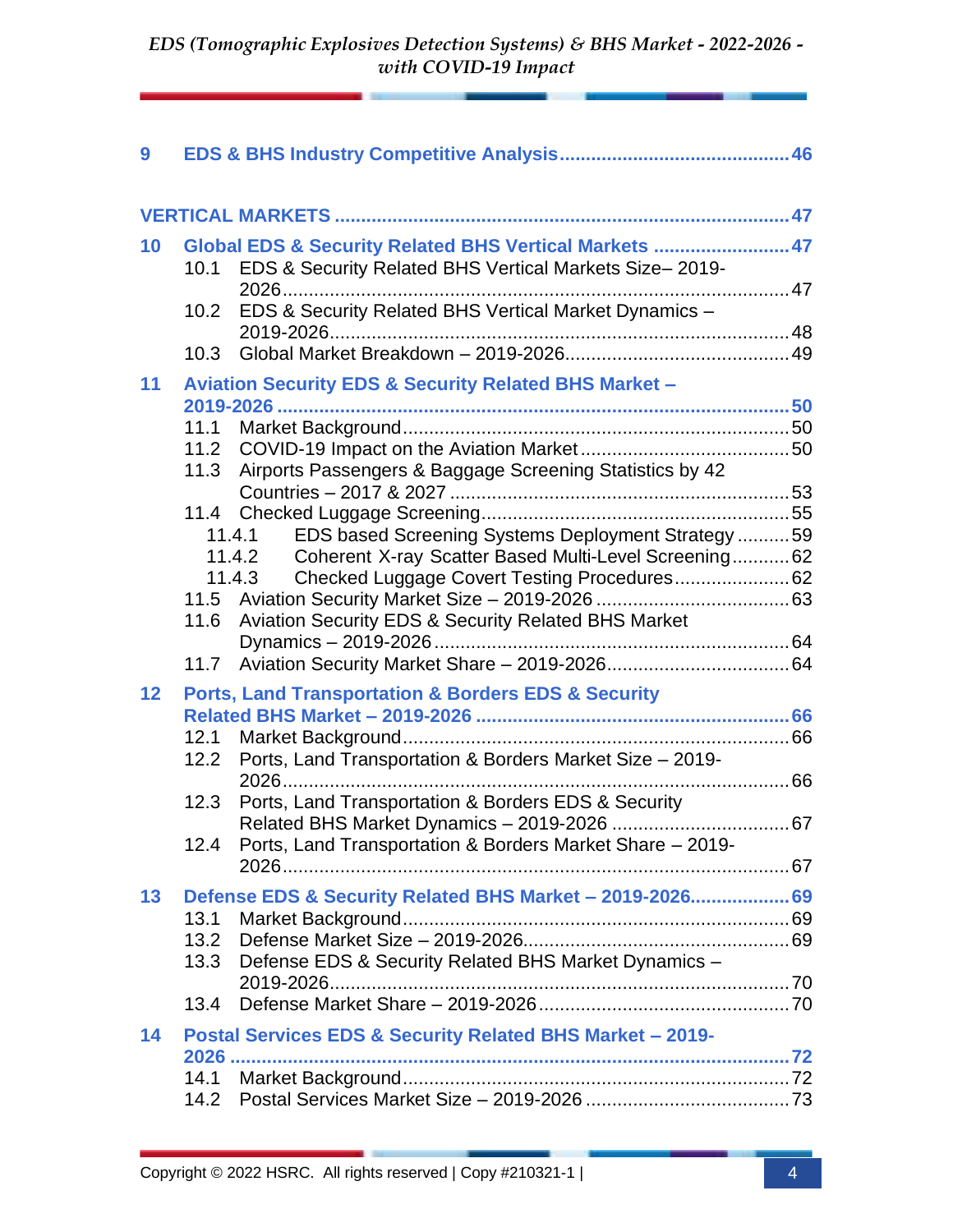|                 | 14.3                 | Postal Services EDS & Security Related BHS Market                                                                                                                   |  |
|-----------------|----------------------|---------------------------------------------------------------------------------------------------------------------------------------------------------------------|--|
|                 | 14.4                 |                                                                                                                                                                     |  |
| 15              |                      | Other Vertical EDS & Security Related BHS Markets - 2019-                                                                                                           |  |
|                 | 15.1<br>15.2         | Other Vertical EDS & Security Related BHS Markets                                                                                                                   |  |
|                 | 15.3                 |                                                                                                                                                                     |  |
|                 |                      |                                                                                                                                                                     |  |
| 16              | 16.1                 | Global EDS & Security Related BHS Market by Technology 77<br>EDS & Security Related BHS Market Size by Technology -                                                 |  |
|                 | 16.2                 | EDS & Security Related BHS Market Dynamics - 2019-                                                                                                                  |  |
|                 | 16.3                 |                                                                                                                                                                     |  |
| 17 <sup>2</sup> | 17.1<br>17.2         |                                                                                                                                                                     |  |
|                 | 17.3<br>17.4         | Small Bore EDS Market Dynamics - 2019-2026  82                                                                                                                      |  |
| 18              | 18.1<br>18.2         | Low & Medium Throughput EDS Market - 2019-2026  84<br>Low & Medium Throughput EDS Market Size - 2019-2026 84<br>Low & Medium Throughput EDS Market Dynamics - 2019- |  |
|                 |                      | 18.3 Low & Medium Throughput EDS Market Share - 2019-202685                                                                                                         |  |
| 19              | 19.1<br>19.3         | High Throughput EDS Market Size - 2019-2026 86<br>19.2 High Throughput EDS Market Dynamics - 2019-2026  86<br>High Throughput EDS Market Share - 2019-2026 87       |  |
| 20              |                      |                                                                                                                                                                     |  |
|                 | 20.1<br>20.2<br>20.3 | Security Related BHS Systems Market Size - 2019-2026 89<br>Security Related BHS Systems Market Dynamics - 2019-                                                     |  |
|                 | 20.4                 | Security Related BHS Systems Market Share - 2019-2026 90                                                                                                            |  |
| 21              |                      | <b>IoT &amp; Predictive Maintenance EDS &amp; Security Related BHS</b>                                                                                              |  |
|                 | 21.1<br>21.2         | IoT & Predictive Maintenance Market Size - 2019-2026  92                                                                                                            |  |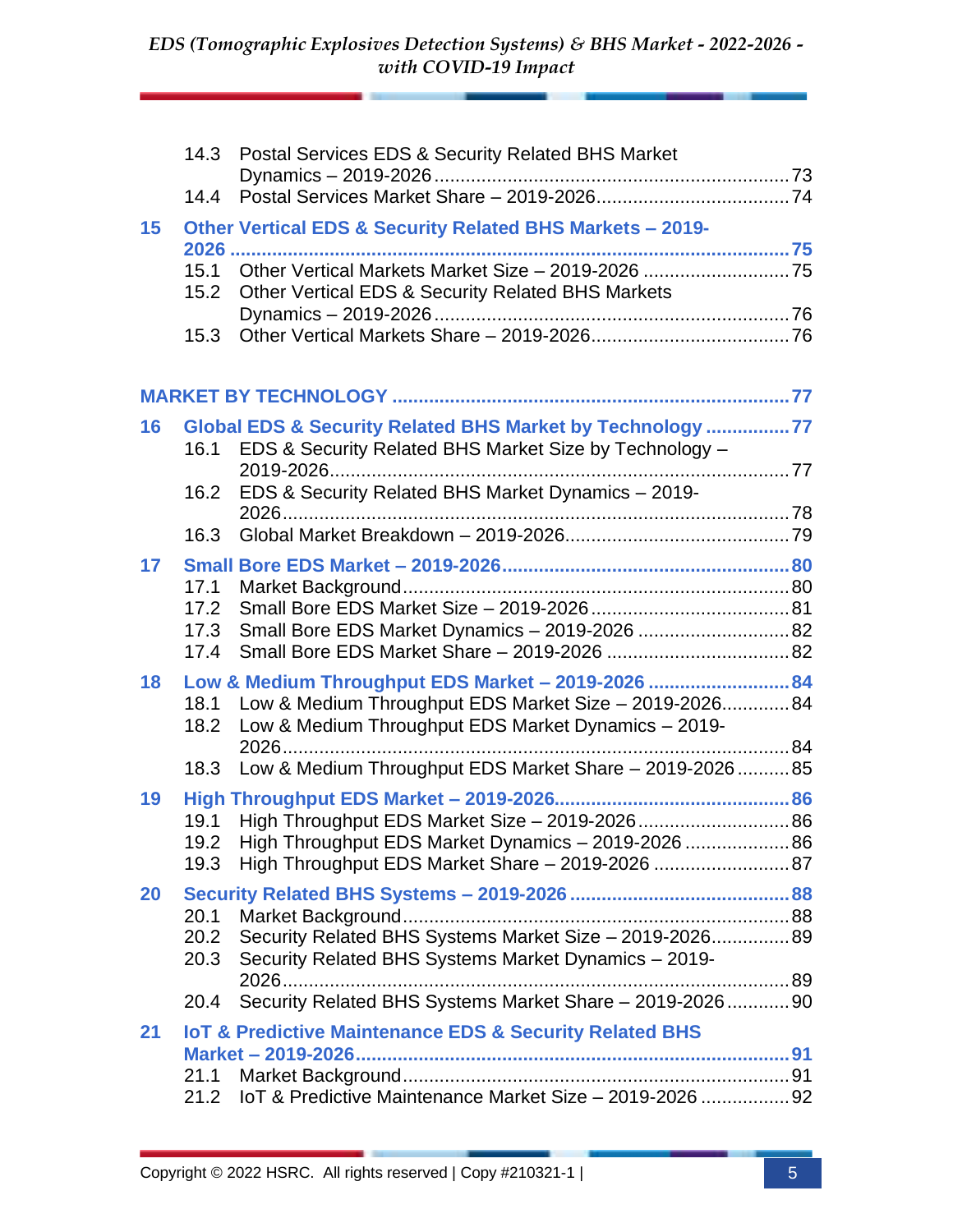| 21.3         | IoT & Predictive Maintenance EDS & Security Related BHS    |  |
|--------------|------------------------------------------------------------|--|
| 21.4         | IoT & Predictive Maintenance Market Share - 2019-202693    |  |
|              |                                                            |  |
| 22           |                                                            |  |
| 22.1<br>22.2 | Regional EDS & Security Related BHS Markets Dynamics -     |  |
| 22.3         |                                                            |  |
| 23           | North America EDS & Security Related BHS Market 98         |  |
| 23.1<br>23.2 |                                                            |  |
| 23.3         | North America EDS & Security Related BHS Market            |  |
| 23.4         |                                                            |  |
| 24           | Latin America EDS & Security Related BHS Market 101        |  |
| 24.1         |                                                            |  |
| 24.2         |                                                            |  |
| 24.3         | Latin America EDS & Security Related BHS Market            |  |
|              |                                                            |  |
| 24.4         |                                                            |  |
| 25           |                                                            |  |
| 25.1<br>25.2 |                                                            |  |
| 25.3         | Europe EDS & Security Related BHS Market Dynamics -        |  |
|              |                                                            |  |
| 25.4         |                                                            |  |
| 26           | Middle East & Africa EDS & Security Related BHS Market 107 |  |
| 26.1         |                                                            |  |
| 26.2         |                                                            |  |
| 26.3         | Middle East & Africa EDS & Security Related BHS Market     |  |
| 26.4         |                                                            |  |
|              |                                                            |  |
| 27<br>27.1   | Asia Pacific EDS & Security Related BHS Market  110        |  |
| 27.2         |                                                            |  |
| 27.3         | Asia Pacific EDS & Security Related BHS Market Dynamics    |  |
| 27.4         |                                                            |  |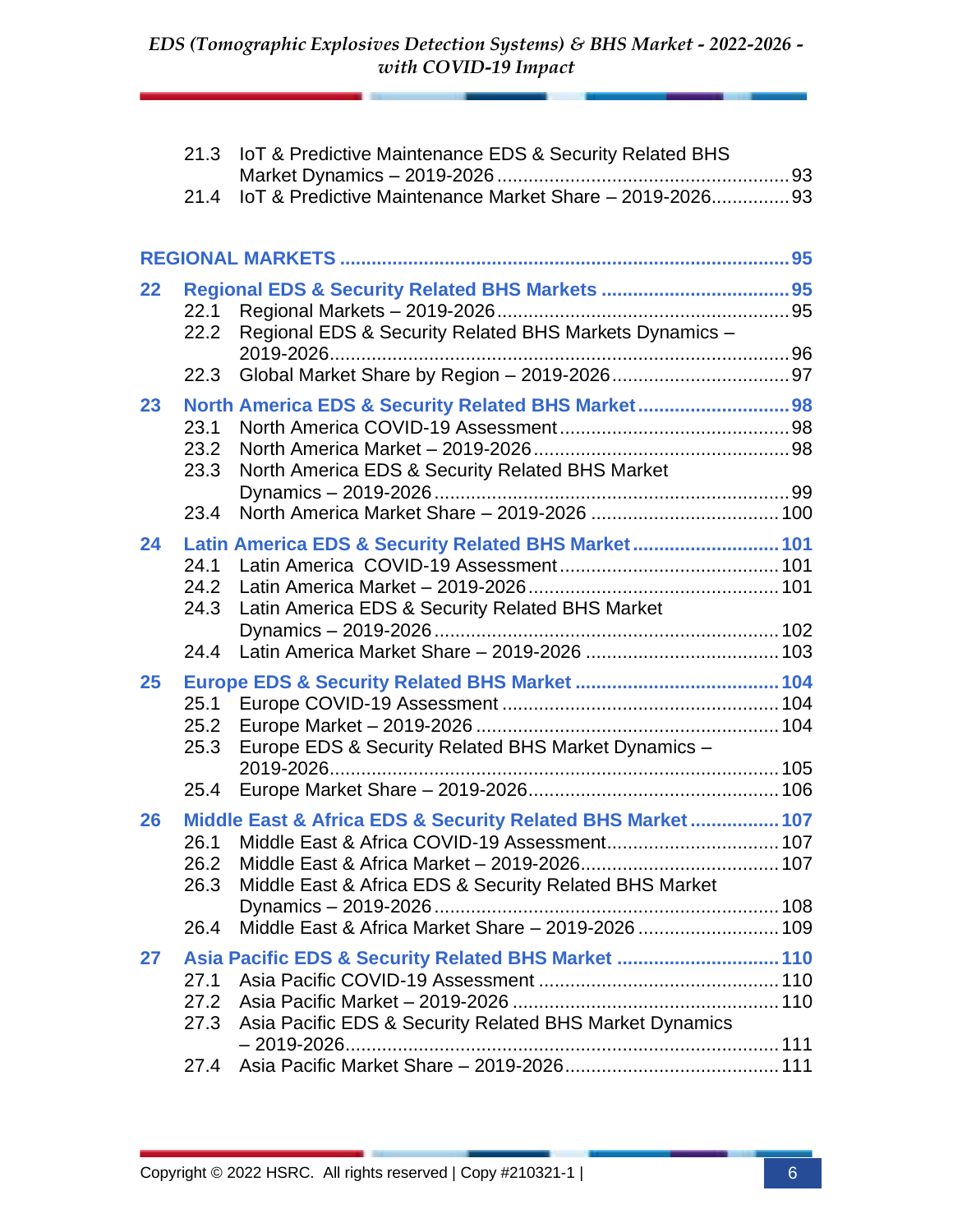### **List of Tables**

| Table 1 - Global EDS & Security Related BHS Market Size [\$M] by Vertical                                                               | 22 |
|-----------------------------------------------------------------------------------------------------------------------------------------|----|
| Table 2 - Global EDS & Security Related BHS Market Size [\$M] by                                                                        | 23 |
| Table 3 - Global EDS & Security Related BHS Market Size [\$M] by Region                                                                 | 24 |
| Table 4 - EDS & BHS Market - Competitive Analysis                                                                                       | 42 |
| Table 5 - Global EDS & Security Related BHS Market Size [\$M] by Vertical                                                               | 47 |
| Table 6 - Global EDS & Security Related BHS Market AGRs [%] by Vertical                                                                 | 49 |
| Table 7 - Airports Passenger-Screening Traffic [M Passengers], Carry-on &<br>Checked Baggage-Screening [Million] by 42 Countries - 2017 |    |
| 8.2027                                                                                                                                  | 53 |
| Table 8 - Global Aviation Security EDS & Security Related BHS Market                                                                    | 63 |
| Table 9 - Global Aviation Security EDS & Security Related BHS Market<br>AGRs [%] - 2019-2026                                            | 64 |
| Table 10 - Global Aviation Security EDS & Security Related BHS Market<br>AGRs [%] - 2019-2026                                           | 65 |
| Table 11 - Global Ports, Land Transportation & Borders EDS & Security                                                                   |    |
| Related BHS Market Size [\$M] - 2019-2026<br>Table 12 - Global Ports, Land Transportation & Borders EDS & Security                      | 66 |
| Table 13 - Global Ports, Land Transportation & Borders EDS & Security                                                                   |    |
| Related BHS Market AGRs [%] - 2019-2026<br>Table 14 - Global Defense EDS & Security Related BHS Market Size [\$M]                       | 68 |
|                                                                                                                                         | 69 |
| Table 15 - Global Defense EDS & Security Related BHS Market AGRs [%]                                                                    | 70 |
| Table 16 - Global Defense EDS & Security Related BHS Market AGRs [%]<br>$-2019 - 2026.$                                                 | 71 |
| Table 17 - Global Postal Services EDS & Security Related BHS Market<br>Size [\$M] - 2019-2026                                           |    |
| Table 18 - Global Postal Services EDS & Security Related BHS Market                                                                     |    |
| Table 19 - Global Postal Services EDS & Security Related BHS Market                                                                     |    |
| Table 20 - Global Other Vertical EDS & Security Related BHS Markets Size                                                                |    |
| Table 21 - Global Other Vertical EDS & Security Related BHS Markets                                                                     |    |
|                                                                                                                                         |    |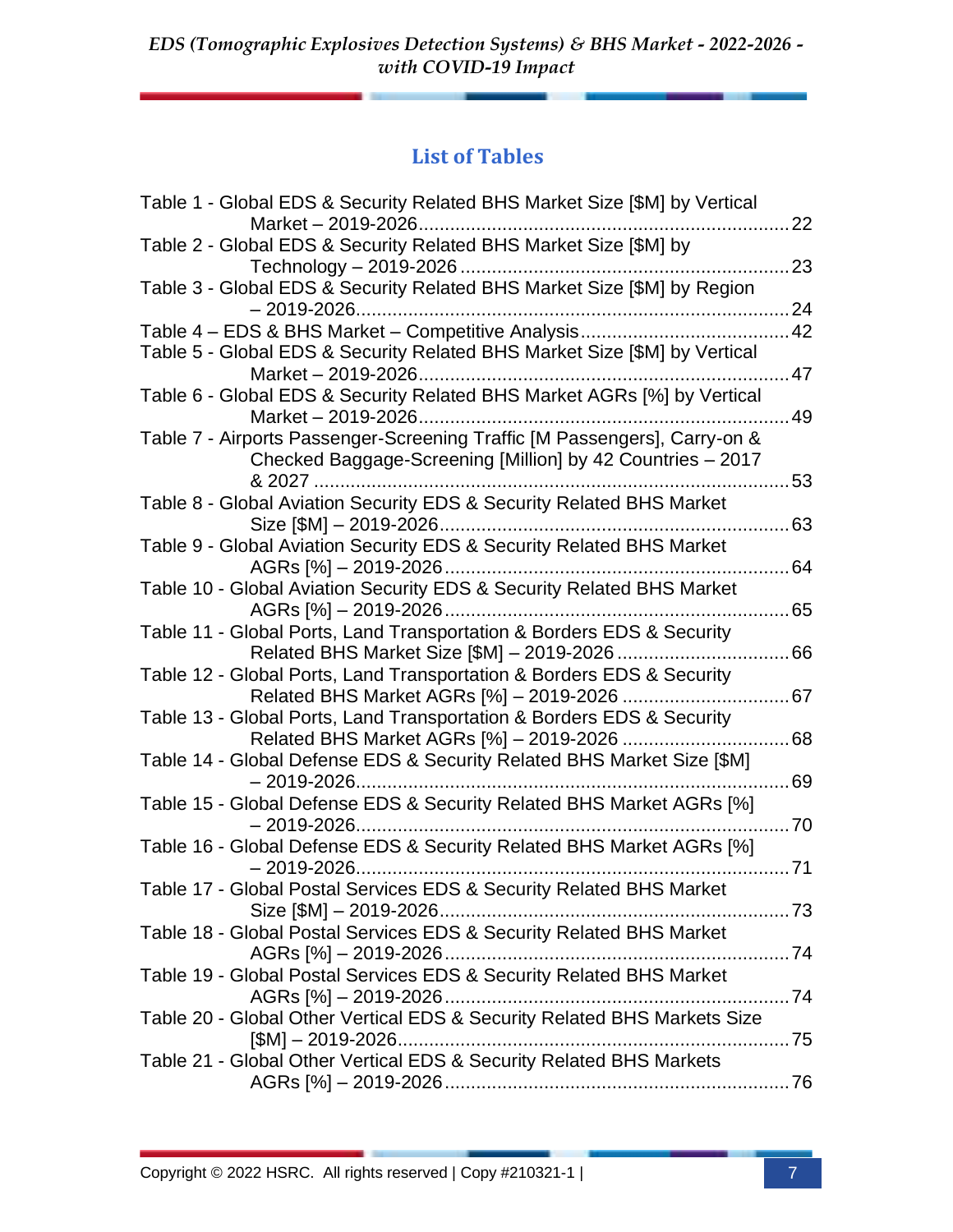| Table 22 - Global Other Vertical EDS & Security Related BHS Markets                                                                          |              |
|----------------------------------------------------------------------------------------------------------------------------------------------|--------------|
| 76                                                                                                                                           |              |
| Table 23 - Global EDS & Security Related BHS Market Size [\$M] by                                                                            |              |
|                                                                                                                                              |              |
| Table 24 - Global EDS & Security Related BHS Market AGRs [%] by                                                                              |              |
| Technology - 2019-2026                                                                                                                       | $\dots$ . 79 |
| Table 25 - Global Small Bore EDS Market Size [\$M] - 2019-2026 81                                                                            |              |
| Table 26 - Global Small Bore EDS Market AGRs [%] - 2019-202682                                                                               |              |
| Table 27 - Global Small Bore EDS Market AGRs [%] - 2019-202683                                                                               |              |
| Table 28 - Global Low & Medium Throughput EDS Market Size [\$M] -                                                                            |              |
|                                                                                                                                              | 84           |
| Table 29 - Global Low & Medium Throughput EDS Market AGRs [%] -                                                                              |              |
|                                                                                                                                              | 85           |
| Table 30 - Global Low & Medium Throughput EDS Market AGRs [%] -                                                                              |              |
|                                                                                                                                              | 85           |
| Table 31 - Global High Throughput EDS Market Size [\$M] - 2019-202686<br>Table 32 - Global High Throughput EDS Market AGRs [%] - 2019-202687 |              |
| Table 33 - Global High Throughput EDS Market AGRs [%] - 2019-202687                                                                          |              |
| Table 34 - Global Security Related BHS Systems Size [\$M] - 2019-2026  89                                                                    |              |
| Table 35 - Global Security Related BHS Systems Market AGRs [%] -                                                                             |              |
|                                                                                                                                              | 90           |
| Table 36 - Global Security Related BHS Systems Market AGRs [%] -                                                                             |              |
|                                                                                                                                              | 90           |
| Table 37 - Global IoT & Predictive Maintenance EDS & Security Related                                                                        |              |
| BHS Market Size [\$M] - 2019-2026                                                                                                            | 92           |
| Table 38 - Global IoT & Predictive Maintenance EDS & Security Related                                                                        |              |
|                                                                                                                                              | 93           |
| Table 39 - Global IoT & Predictive Maintenance EDS & Security Related                                                                        |              |
|                                                                                                                                              | 94           |
| Table 40 - Global EDS & Security Related BHS Market Size [\$M] by                                                                            |              |
| Region - 2019-2026                                                                                                                           | 95           |
| Table 41 - Global EDS & Security Related BHS Market AGRs [%] by                                                                              |              |
|                                                                                                                                              |              |
| Table 42 - North America EDS & Security Related BHS Market Size [\$M] -                                                                      |              |
|                                                                                                                                              |              |
| Table 43 - North America EDS & Security Related BHS Market AGRs [%] -                                                                        |              |
|                                                                                                                                              |              |
| Table 44 - Latin America EDS & Security Related BHS Market Size [\$M] -                                                                      |              |
|                                                                                                                                              |              |
| Table 45 - Latin America EDS & Security Related BHS Market AGRs [%] -                                                                        |              |
|                                                                                                                                              |              |
| Table 46 - Europe EDS & Security Related BHS Market Size [\$M] - 2019-                                                                       |              |
| Table 47 - Europe EDS & Security Related BHS Market AGRs [%] - 2019-                                                                         |              |
|                                                                                                                                              |              |
|                                                                                                                                              |              |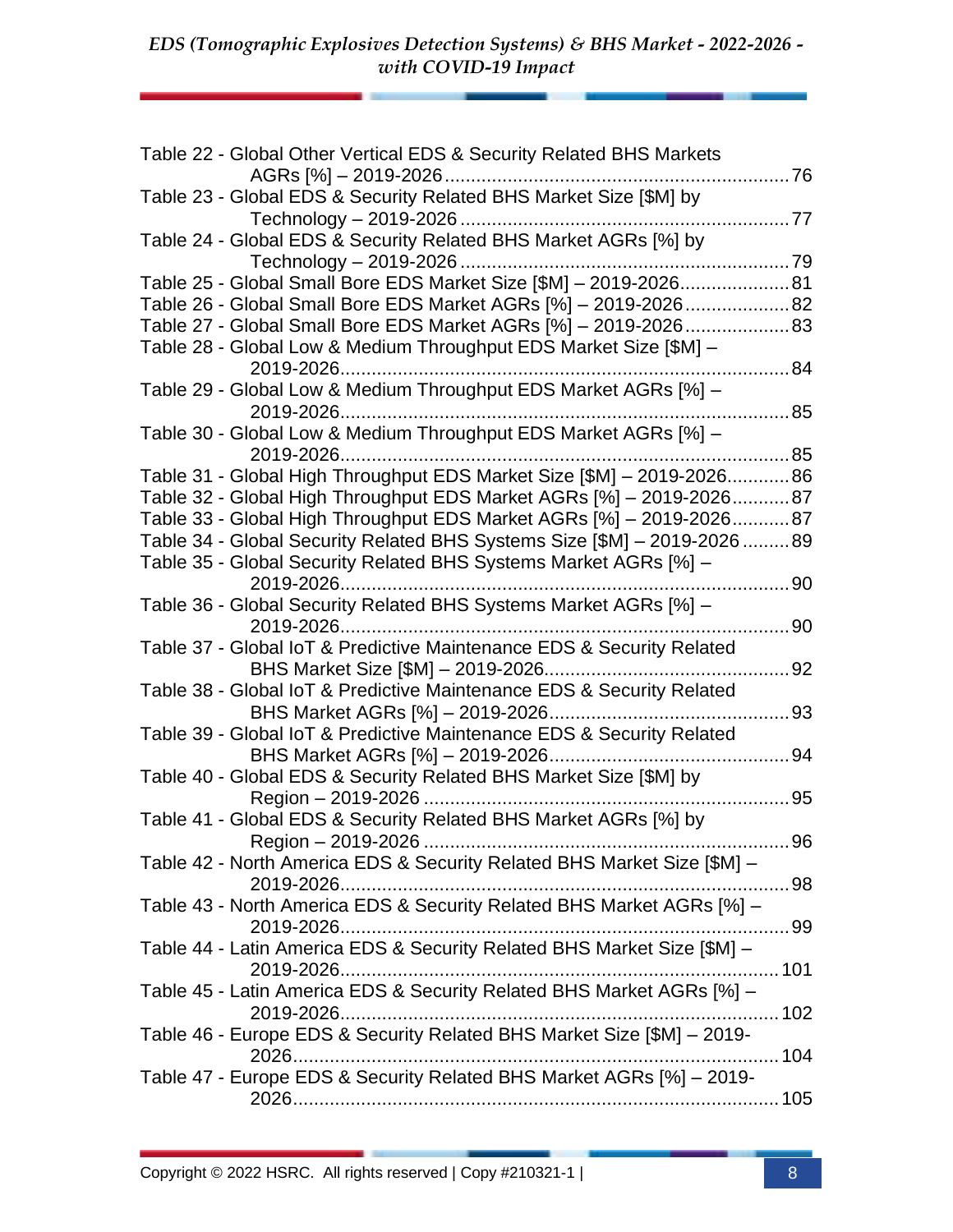| Table 48 - Middle East & Africa EDS & Security Related BHS Market Size |  |
|------------------------------------------------------------------------|--|
| Table 49 - Middle East & Africa EDS & Security Related BHS Market AGRs |  |
| Table 50 - Asia Pacific EDS & Security Related BHS Market Size [\$M] - |  |
| Table 51 - Asia Pacific EDS & Security Related BHS Market AGRs [%] -   |  |
|                                                                        |  |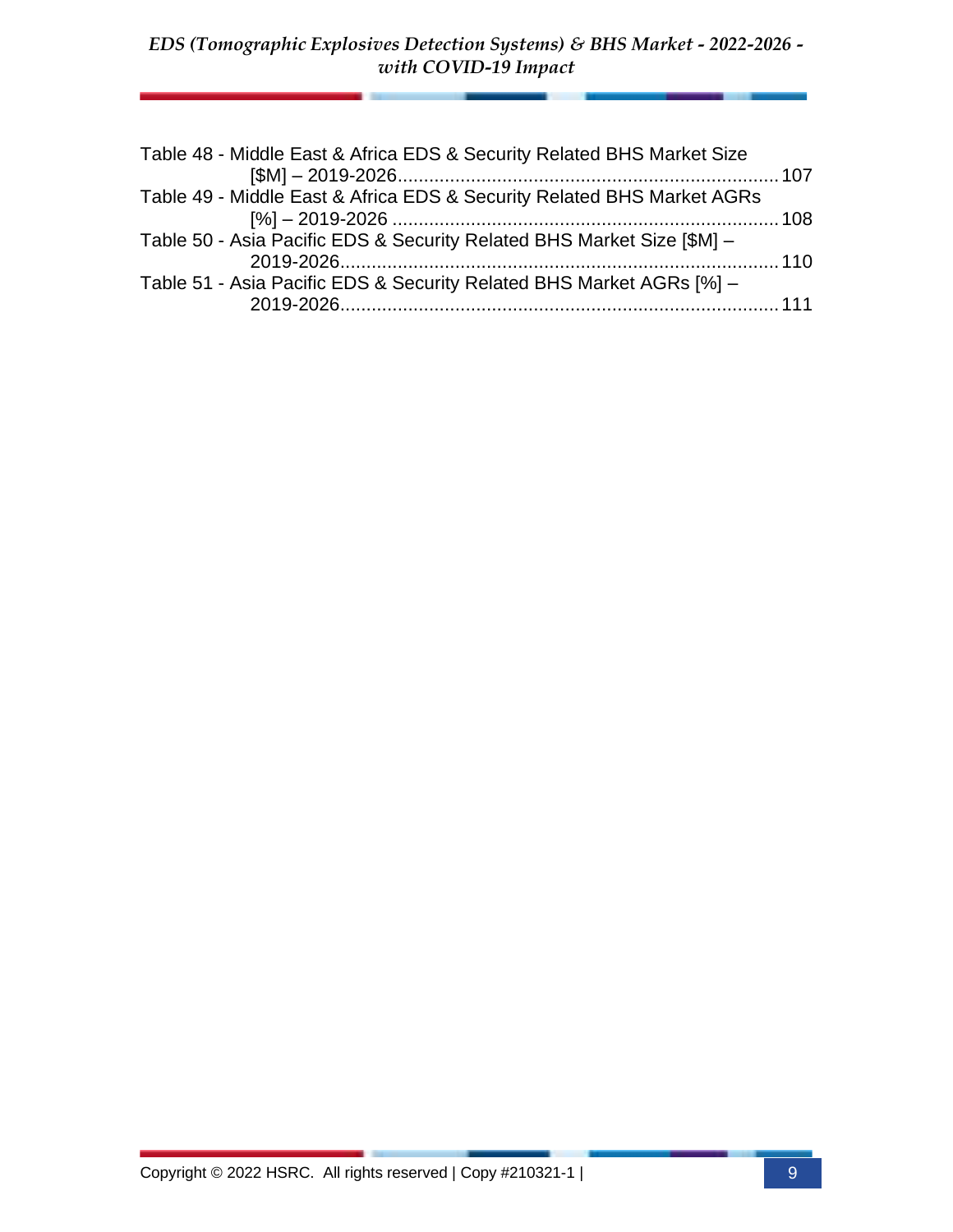### **List of Figures**

| Figure 1 - A Checked Baggage EDS and a Baggage Handling System           |     |
|--------------------------------------------------------------------------|-----|
|                                                                          |     |
|                                                                          |     |
|                                                                          |     |
|                                                                          |     |
| Figure 5 - Global EDS & Security Related BHS Market Size [\$M] by        |     |
|                                                                          | .22 |
| Figure 6 - Global EDS & Security Related BHS Market Size [\$M] by        |     |
|                                                                          | 23  |
| Figure 7 - Global EDS & Security Related BHS Market Share [%] by         |     |
|                                                                          |     |
|                                                                          |     |
|                                                                          |     |
|                                                                          |     |
|                                                                          |     |
|                                                                          |     |
|                                                                          |     |
| Figure 14 - Global EDS & Security Related BHS Market Size [\$M] by       |     |
| 48                                                                       |     |
| Figure 15 - Global EDS & Security Related BHS Market Share [%] by        |     |
|                                                                          |     |
|                                                                          |     |
| Figure 16 - ICAO Forecast: Comparison of Passenger Numbers and Seat      |     |
|                                                                          |     |
|                                                                          |     |
|                                                                          |     |
| Figure 19 - Aviation Terror Attack: Percentage by Weapon Used57          |     |
| Figure 20 - Checked Baggage Inspection System & Three Levels of          |     |
|                                                                          |     |
| Figure 21 - Explosives & Weapons Screening Modalities59                  |     |
| Figure 22 - 100% Tomographic EDS & ETD Screening Flow Scheme60           |     |
| Figure 23 - "Fractional Tomographic EDS & ETS" Screening Flow Scheme  61 |     |
| Figure 24 - 100% Multi-Level (EDS, X-ray & Coherent X-ray Scatter)       |     |
|                                                                          |     |
| Figure 25 - Global Aviation Security EDS & Security Related BHS Market   |     |
|                                                                          |     |
| Figure 26 - Global Ports, Land Transportation & Borders EDS & Security   |     |
|                                                                          |     |
| Figure 27 - Global Defense EDS & Security Related BHS Market Size [\$M]  |     |
|                                                                          |     |
| Figure 28 - Global Postal Services EDS & Security Related BHS Market     |     |
|                                                                          |     |
| Figure 29 - Global Other Vertical EDS & Security Related BHS Markets     |     |
|                                                                          |     |
|                                                                          |     |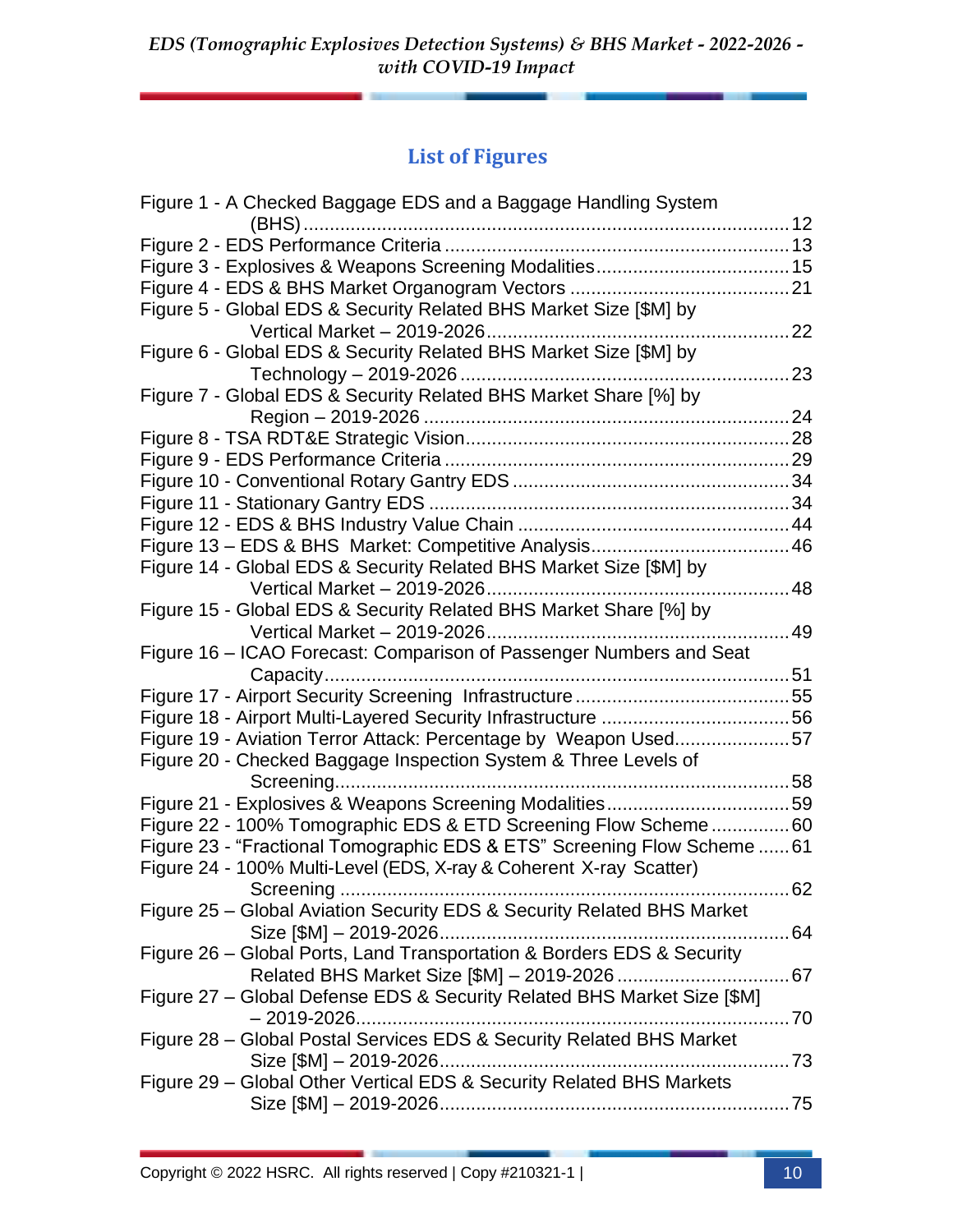| Figure 30 - Global EDS & Security Related BHS Market Size [\$M] by                                      |     |
|---------------------------------------------------------------------------------------------------------|-----|
| Figure 31 - Global EDS & Security Related BHS Market Share [%] by                                       |     |
|                                                                                                         |     |
|                                                                                                         |     |
| Figure 34 - Global Small Bore EDS Market Size [\$M] - 2019-202682                                       |     |
| Figure 35 - Global Low & Medium Throughput EDS Market Size [\$M] -                                      |     |
|                                                                                                         | .84 |
| Figure 36 - Global High Throughput EDS Market Size [\$M] - 2019-202686                                  |     |
| Figure 37 - Global Security Related BHS Systems Market Size [\$M] -                                     |     |
| 2019-2026                                                                                               | 89  |
| Figure 38 - Global IoT & Predictive Maintenance EDS & Security Related                                  | 93  |
| BHS Market Size [\$M] - 2019-2026<br>Figure 39 - Global EDS & Security Related BHS Market Size [\$M] by |     |
|                                                                                                         | 96  |
| Figure 40 - Global EDS & Security Related BHS Market Share [%] by                                       |     |
|                                                                                                         | 97  |
| Figure 41 - North America EDS & Security Related BHS Market Size [\$M]-                                 |     |
|                                                                                                         | 99  |
| Figure 42 - North America EDS & Security Related BHS Market Share [%]                                   |     |
|                                                                                                         |     |
| Figure 43 - Latin America EDS & Security Related BHS Market Size [\$M]-                                 |     |
| 2019-2026                                                                                               | 102 |
| Figure 44 - Latin America EDS & Security Related BHS Market Share [%] -                                 |     |
| 2019-2026                                                                                               | 103 |
| Figure 45 - Europe EDS & Security Related BHS Market Size [\$M]-2019-                                   |     |
|                                                                                                         |     |
| Figure 46 - Europe EDS & Security Related BHS Market Share [%] - 2019-                                  |     |
| 106                                                                                                     |     |
| Figure 47 - Middle East & Africa EDS & Security Related BHS Market Size                                 |     |
| Figure 48 - Middle East & Africa EDS & Security Related BHS Market                                      |     |
| Share [%] - 2019-2026                                                                                   |     |
| Figure 49 - Asia Pacific EDS & Security Related BHS Market Size [\$M]-                                  |     |
| 2019-2026                                                                                               | 111 |
| Figure 50 - Asia Pacific EDS & Security Related BHS Market Share [%] -                                  |     |
|                                                                                                         |     |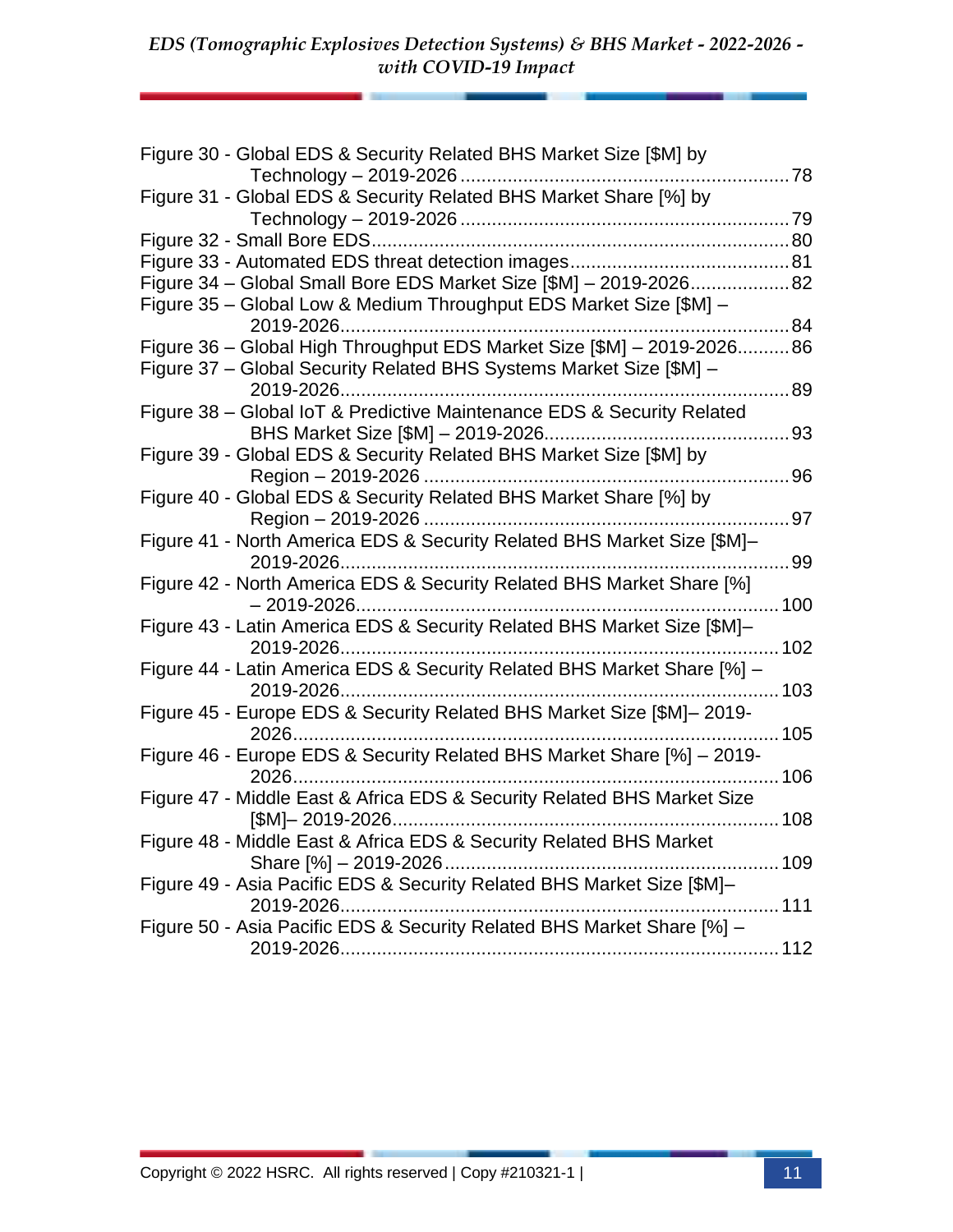# *EDS*

# *(Tomographic Explosives Detection Systems) & BHS Market*

## *- 2022-2026 – with COVID-19 Impact*

# *Vol.2*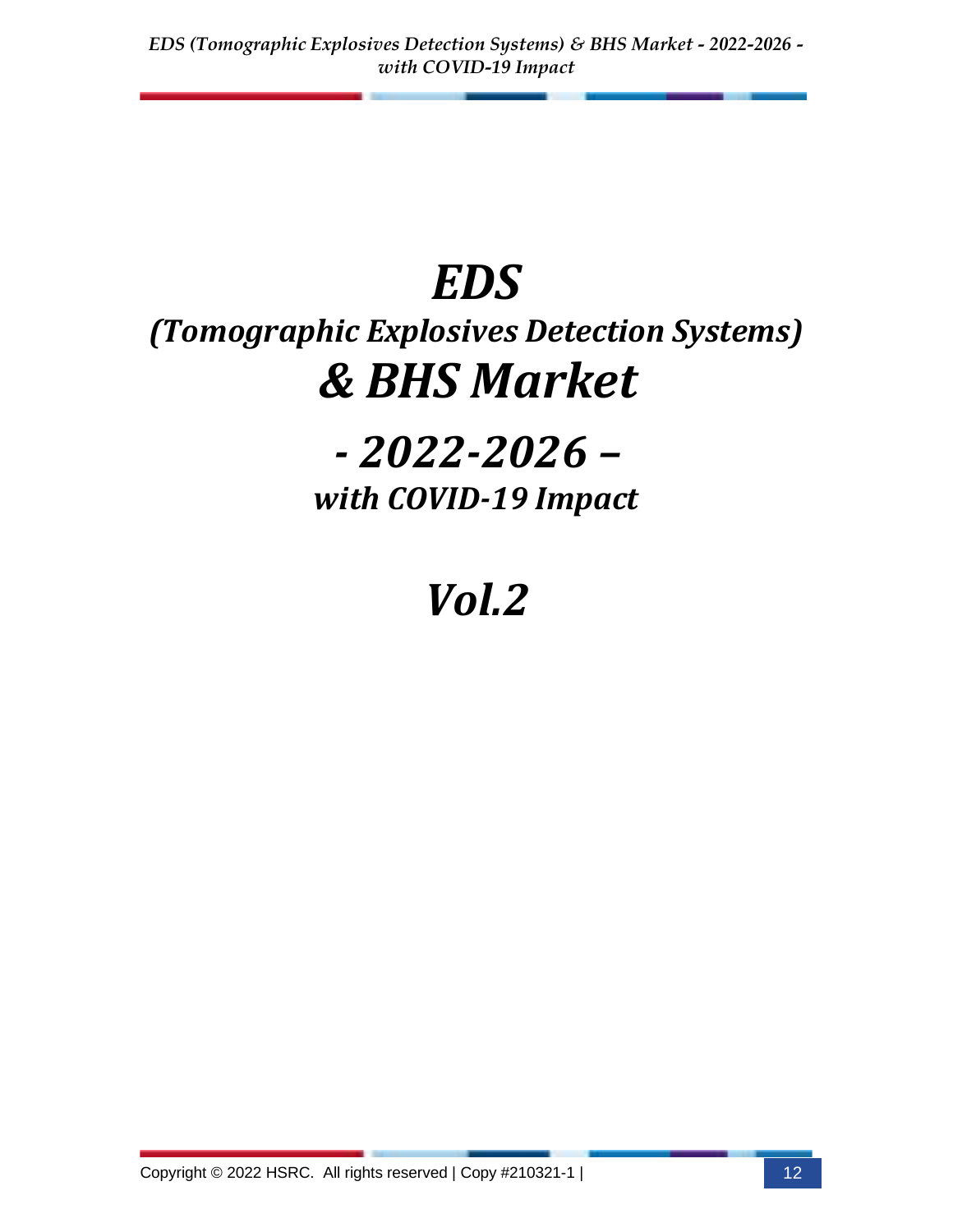### **Table of Contents**

| 1 |        |                                             |  |
|---|--------|---------------------------------------------|--|
|   | 1.1    |                                             |  |
|   | 1.1.1  |                                             |  |
|   | 1.1.2  | Tomographic Explosives Detection Systems 11 |  |
|   | 1.1.3  |                                             |  |
|   | 1.2    |                                             |  |
|   | 1.2.1  |                                             |  |
|   | 1.2.2  |                                             |  |
|   | 1.3    |                                             |  |
|   | 1.3.1  |                                             |  |
|   | 1.3.2  |                                             |  |
|   | 1.4    |                                             |  |
|   | 1.4.1  |                                             |  |
|   | 1.4.2  |                                             |  |
|   | 1.4.3  |                                             |  |
|   | 1.5    |                                             |  |
|   | 1.5.1  |                                             |  |
|   | 1.5.2  |                                             |  |
|   | 1.6    |                                             |  |
|   | 1.6.1  |                                             |  |
|   | 1.6.2  | Tomographic Explosives Detection Systems 18 |  |
|   | 1.6.3  |                                             |  |
|   | 1.7    |                                             |  |
|   | 1.7.1  |                                             |  |
|   | 1.7.2  | Tomographic Explosives Detection Systems21  |  |
|   | 1.7.3  |                                             |  |
|   | 1.8    |                                             |  |
|   | 1.8.1  |                                             |  |
|   | 1.8.2  | Tomographic Explosives Detection Systems 26 |  |
|   | 1.8.3  |                                             |  |
|   | 1.9    |                                             |  |
|   | 1.9.1  |                                             |  |
|   | 1.9.2  |                                             |  |
|   |        |                                             |  |
|   | 1.10.1 |                                             |  |
|   | 1.10.2 |                                             |  |
|   | 1.11   |                                             |  |
|   | 1.11.1 |                                             |  |
|   | 1.11.2 | Tomographic Explosives Detection Systems32  |  |
|   | 1.11.3 |                                             |  |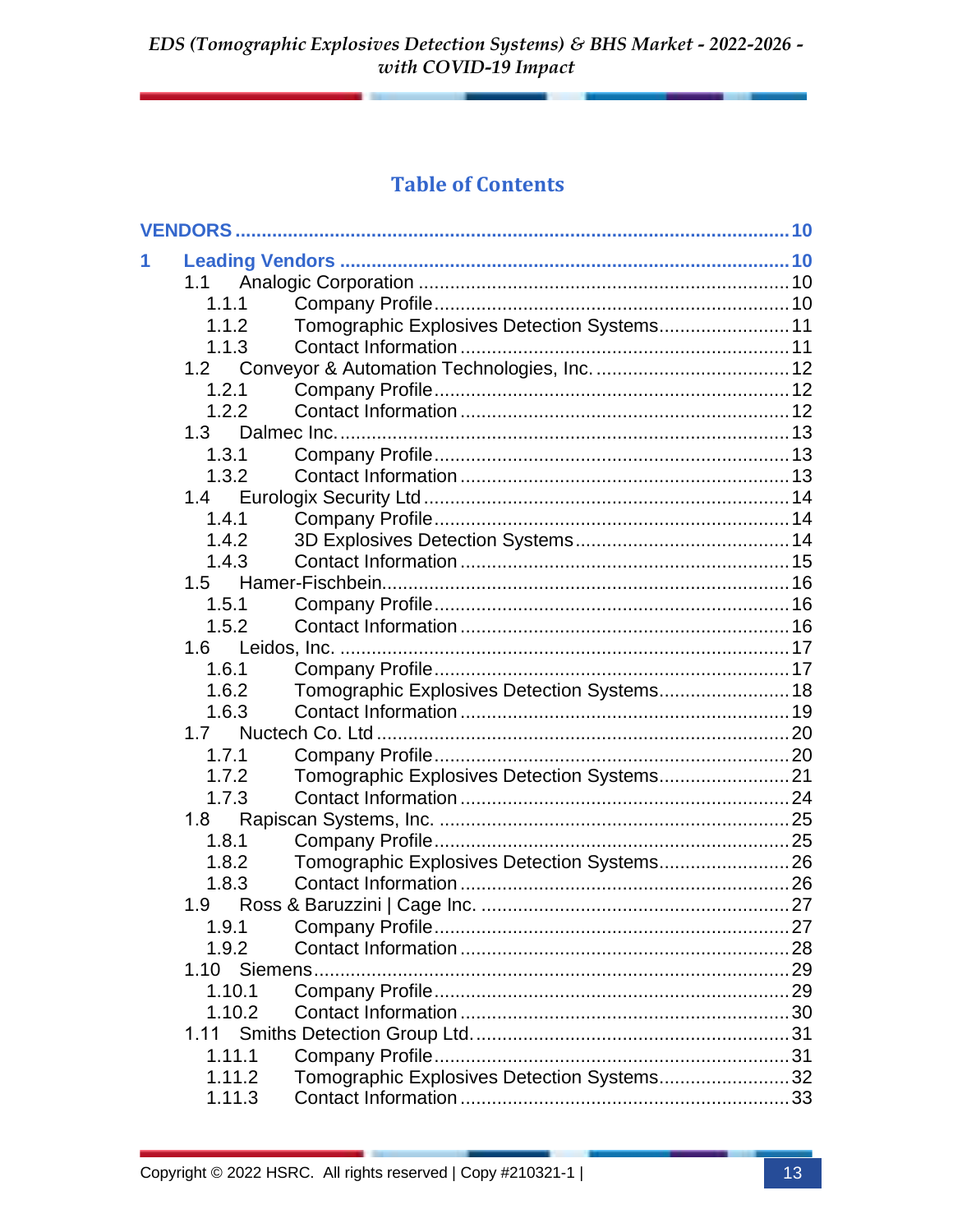| $\mathbf{2}$   |                |       | Appendix A: Explosive Detection Technologies 34              |  |
|----------------|----------------|-------|--------------------------------------------------------------|--|
|                | 2.1            |       |                                                              |  |
|                | 2.2            |       |                                                              |  |
|                | 2.2.1          |       | Major Explosives Detection Technologies35                    |  |
|                | 2.2.2          |       | Current Luggage, Carry-on Bags & Parcel Screening            |  |
|                |                |       |                                                              |  |
|                | 2.3            |       |                                                              |  |
|                | 2.3.1          |       | Bulk Screening Technologies: Pros and Cons 37                |  |
|                |                | 2.3.2 |                                                              |  |
|                |                | 2.3.3 | Bulk Screening Technologies: Price Comparison38              |  |
|                | 2.3.4          |       |                                                              |  |
|                | 2.4            |       | Explosive Detection Systems Technology and Certification  40 |  |
|                | 2.4.1<br>2.4.2 |       |                                                              |  |
|                | 2.5            |       |                                                              |  |
|                |                |       | "Tomographic" X-Ray Diffraction Explosives Detection         |  |
|                | 2.5.1          |       |                                                              |  |
|                | 2.5.2          |       |                                                              |  |
|                | 2.5.3          |       | Automated Level 2-3 Localized Scanning Screening  48         |  |
|                | 2.5.4          |       | Localized Inspection Using X-Ray Diffraction                 |  |
|                |                |       |                                                              |  |
|                | 2.5.5          |       | Hybrid Tomographic Explosive Detection System & 2D           |  |
|                |                |       |                                                              |  |
|                | 2.5.6          |       | Explosive Detection System Certification 53                  |  |
|                | 2.5.7          |       | Explosive Detection System Throughput vs. Price 54           |  |
| 3              |                |       | <b>Appendix B: Checked Luggage EDS &amp; ETD Screening</b>   |  |
|                |                |       |                                                              |  |
|                | 3.1.1          |       |                                                              |  |
|                | 3.1.2          |       | Configuration 1: High-Volume In-Line EDS 55                  |  |
|                | 3.1.3          |       | Configuration 2: Medium-Volume In-Line EDS58                 |  |
|                | 3.1.4          |       |                                                              |  |
|                | 3.1.5          |       |                                                              |  |
|                | 3.1.6          |       | Configuration 5: Stand-Alone ETD (w/o EDS)  67               |  |
|                | 3.1.7          |       |                                                              |  |
|                | 3.1.8          |       |                                                              |  |
| 4              |                |       |                                                              |  |
|                | 4.1.1          |       |                                                              |  |
|                | 4.1.2          |       |                                                              |  |
| 5              |                |       | Appendix D: Post Corona Global Security Concerns 74          |  |
| 6              |                |       |                                                              |  |
| $\overline{ }$ |                |       | Appendix F: Global Geopolitical Scenario: 2026 Outlook 82    |  |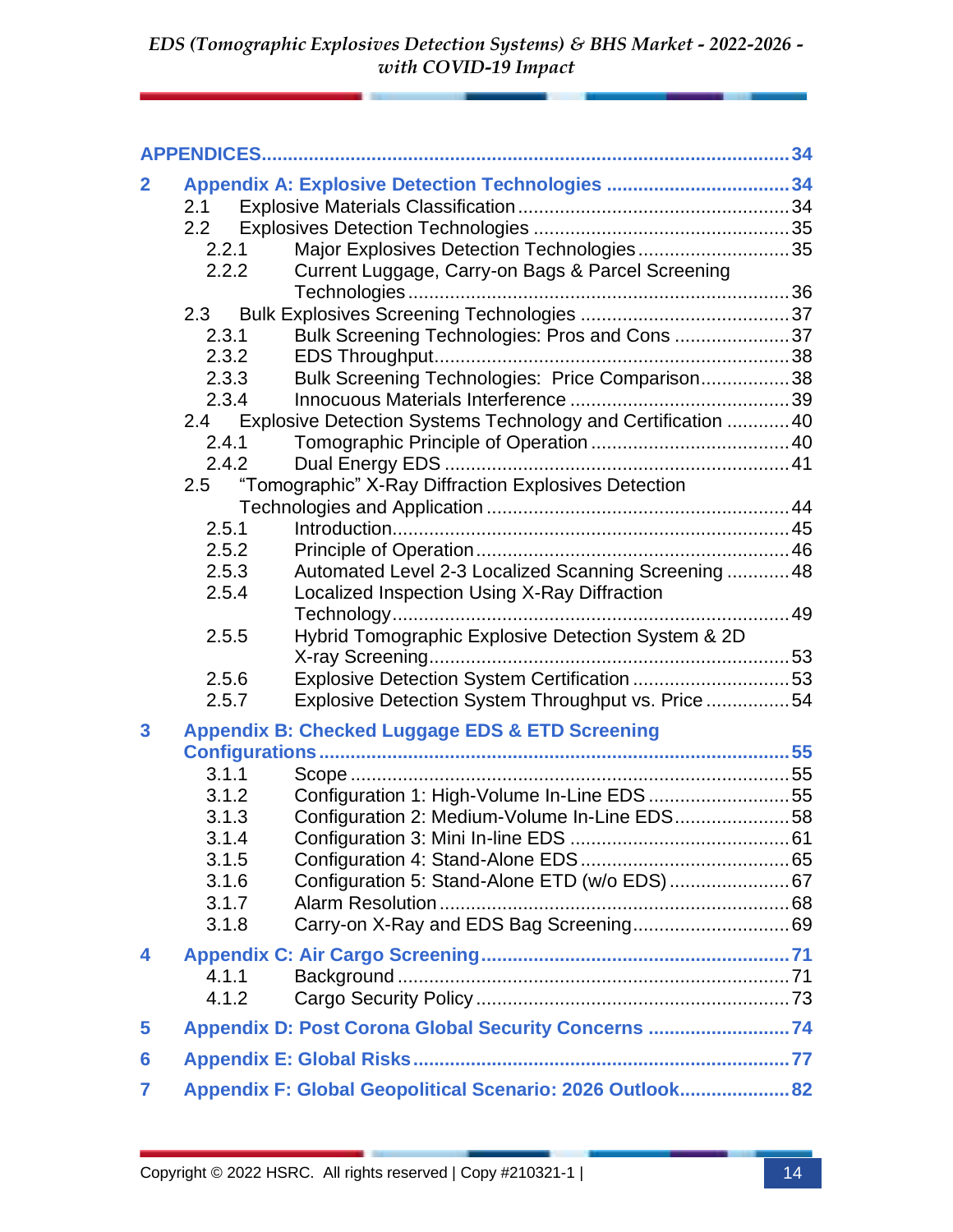| 8  |                                                                   |  |
|----|-------------------------------------------------------------------|--|
|    | 8.1                                                               |  |
|    | 8.2                                                               |  |
|    | 8.2.1                                                             |  |
|    | 8.2.2                                                             |  |
|    | 8.2.3<br>Defense Primes & Mega Corporations' Inroads into the     |  |
|    |                                                                   |  |
|    | 8.2.4                                                             |  |
|    | 8.2.5                                                             |  |
|    | The EDS & BHS Industry: Supply-Side & Demand-Side<br>8.2.6        |  |
|    |                                                                   |  |
|    | 8.2.7                                                             |  |
|    | EDS & BHS Vendor - Government Relationship 91<br>8.2.8            |  |
| 9  |                                                                   |  |
| 10 | <b>Appendix I: The TSA Strategic Initiatives to Diversify its</b> |  |
|    |                                                                   |  |
| 11 | <b>Appendix J: TSA Approved Tomographic Explosive</b>             |  |
|    |                                                                   |  |
|    |                                                                   |  |
| 12 | <b>Appendix K: European Commission Requirements for EDS 124</b>   |  |
| 13 | <b>Appendix L: Authorized Air-Cargo Screening Facilities</b>      |  |
|    |                                                                   |  |
| 14 |                                                                   |  |
|    |                                                                   |  |
|    |                                                                   |  |
| 15 |                                                                   |  |
|    | 15.1                                                              |  |
|    | 15.2                                                              |  |
|    | 15.3                                                              |  |
|    | 15.4                                                              |  |
|    | 15.5                                                              |  |
| 16 |                                                                   |  |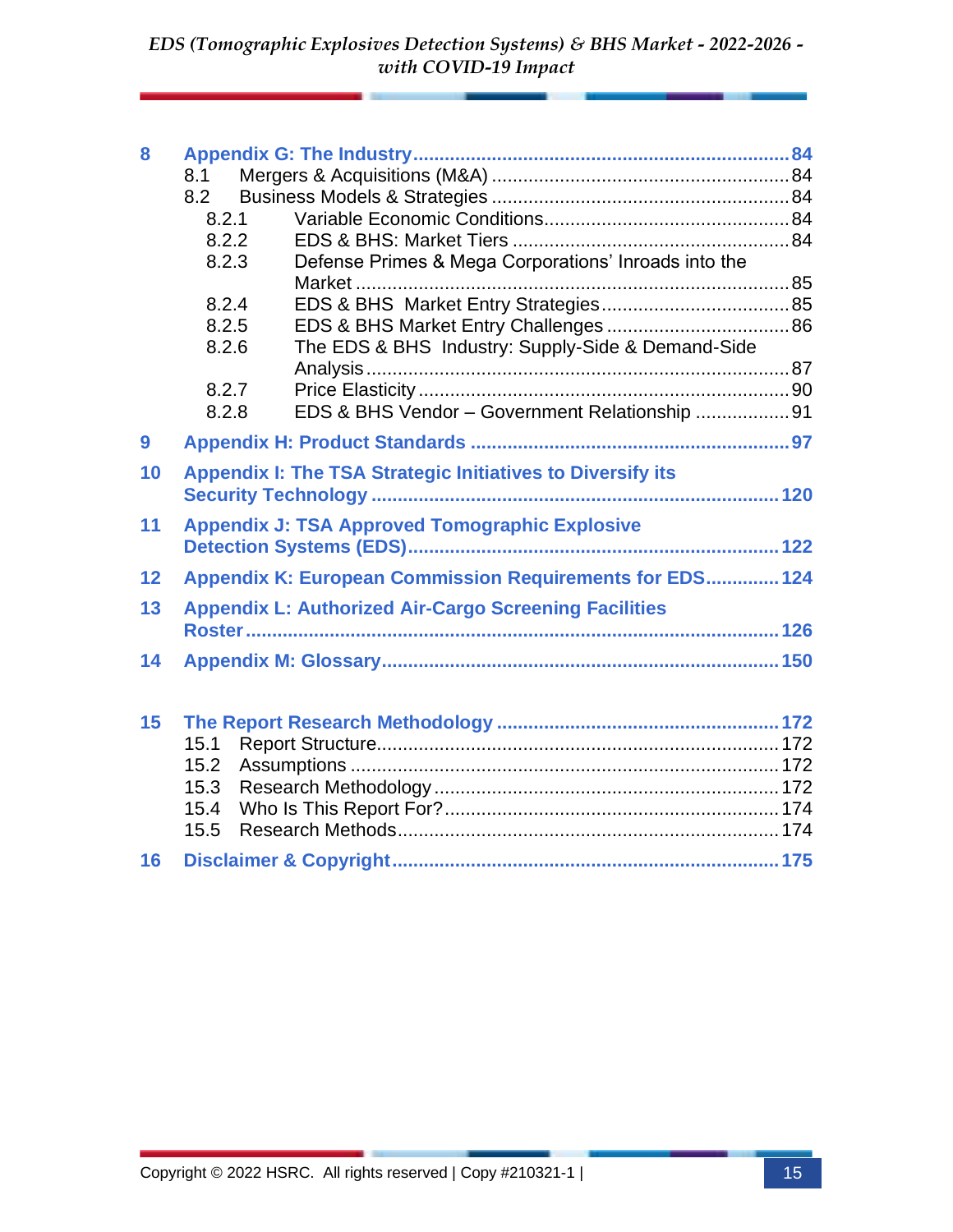### **List of Tables**

| Table 1- Current Explosives Detection Bulk Technologies - Pros and Cons. | .37 |
|--------------------------------------------------------------------------|-----|
| Table 2 - Price Comparison of Bulk Explosives Screening Technologies     | 38  |
| Table 3 - Explosives, Drugs, and Common X-ray "Interruption" Materials   | .39 |
| Table 4 - Explosives, Drugs, and Common "Interruption" Innocuous         |     |
|                                                                          | 41  |
| Table 5 - Potential High-Volume EDS Machines - Equipment Assumptions  57 |     |
| Table 6 - Potential Medium-Volume EDS Machines-Equipment                 |     |
|                                                                          | 59  |
| Table 7 - Potential Mini In-Line EDS Machines-Equipment Assumptions      | 63  |
| Table 8 - Potential Stand Alone EDS Machines - Equipment Assumptions     | .66 |
| Table 9 - Potential ETD Machines-Equipment Assumptions                   | 69  |
|                                                                          | .82 |
| Table 11 - European Security and Safety Product Standards                | 97  |
| Table 12 - TSA Approved Air Cargo Screening EDS Products                 | 122 |
| Table 13 - TSA Grandfathered Air Cargo Screening EDS Products  122       |     |
| Table 14 - List of Authorized Air-Cargo on Passenger Plans Screening     |     |
| Facilities                                                               | 126 |